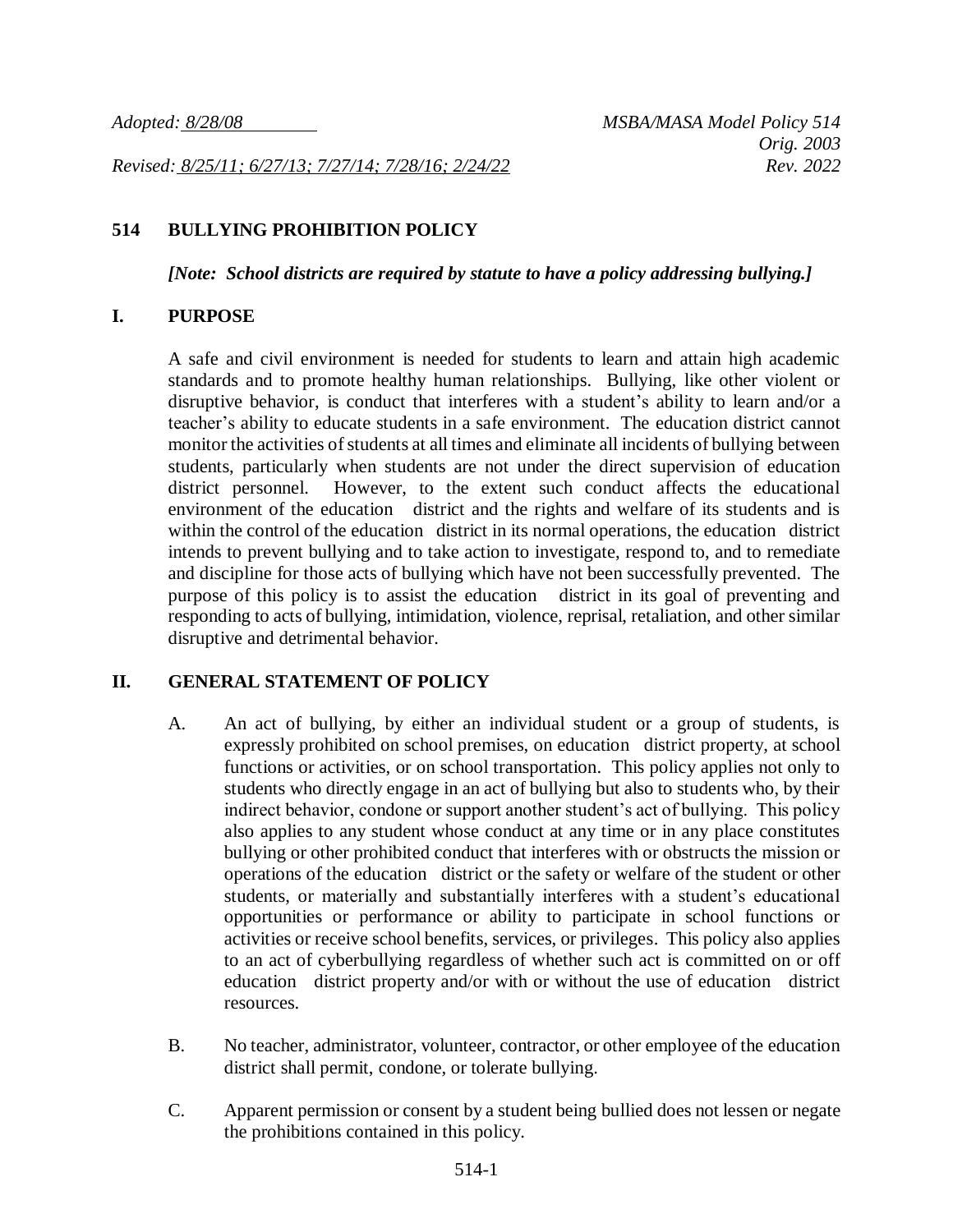- D. Retaliation against a victim, good faith reporter, or a witness of bullying is prohibited.
- E. False accusations or reports of bullying against another student are prohibited.
- F. A person who engages in an act of bullying, reprisal, retaliation, or false reporting of bullying or permits, condones, or tolerates bullying shall be subject to discipline or other remedial responses for that act in accordance with the education district's policies and procedures, including the education district's discipline policy (See MSBA/MASA Model Policy 506). The education district may take into account the following factors:
	- 1. The developmental ages and maturity levels of the parties involved;
	- 2. The levels of harm, surrounding circumstances, and nature of the behavior;
	- 3. Past incidences or past or continuing patterns of behavior;
	- 4. The relationship between the parties involved; and
	- 5. The context in which the alleged incidents occurred.

Consequences for students who commit prohibited acts of bullying may range from remedial responses or positive behavioral interventions up to and including suspension and/or expulsion. The education district shall employ research-based developmentally appropriate best practices that include preventative and remedial measures and effective discipline for deterring violations of this policy, apply throughout the education district, and foster student, parent, and community participation.

Consequences for employees who permit, condone, or tolerate bullying or engage in an act of reprisal or intentional false reporting of bullying may result in disciplinary action up to and including termination or discharge.

Consequences for other individuals engaging in prohibited acts of bullying may include, but not be limited to, exclusion from education district property and events.

G. The education district will act to investigate all complaints of bullying reported to the education district and will discipline or take appropriate action against any student, teacher, administrator, volunteer, contractor, or other employee of the education district who is found to have violated this policy.

### **III. DEFINITIONS**

For purposes of this policy, the definitions included in this section apply.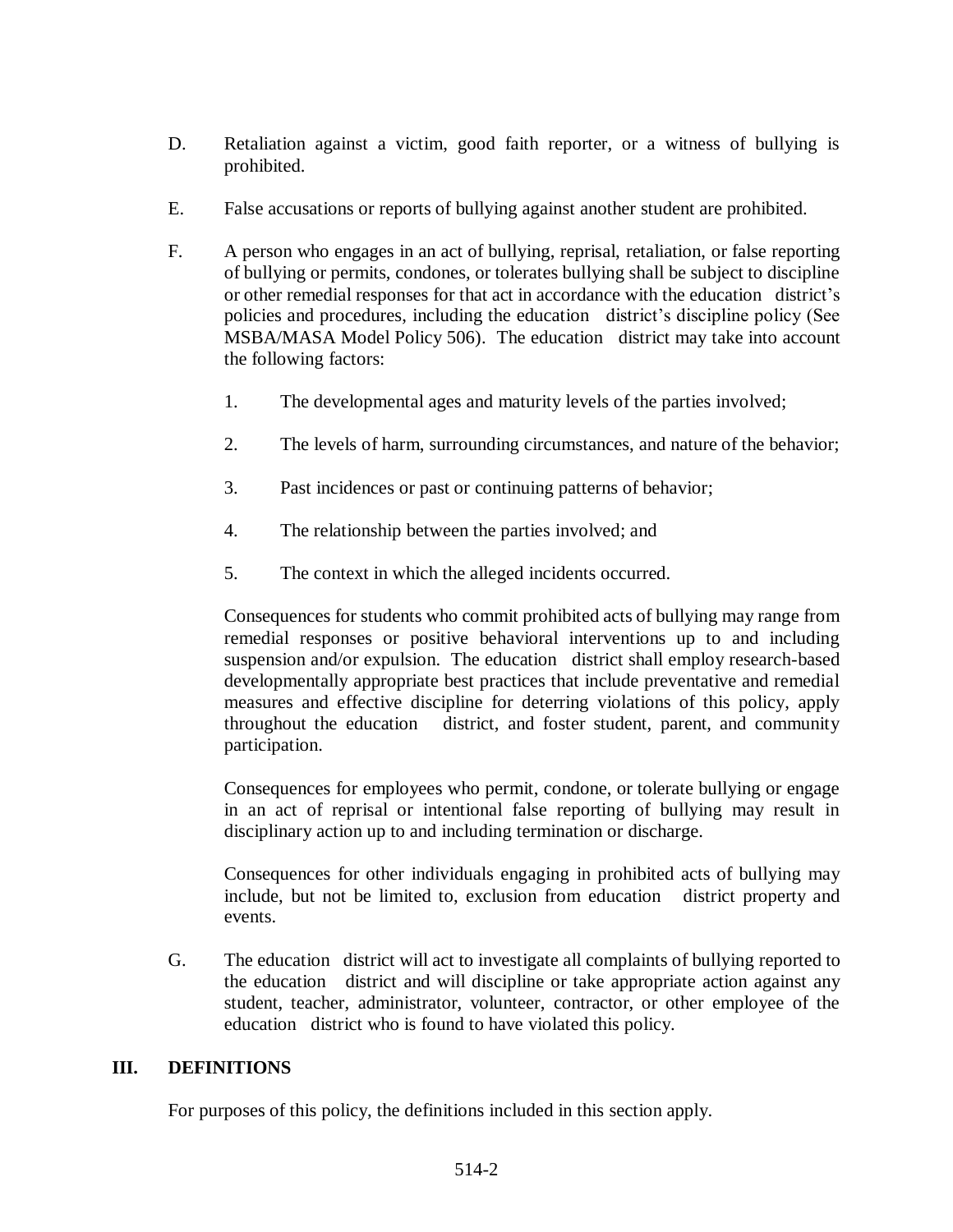- A. "Bullying" means intimidating, threatening, abusive, or harming conduct that is objectively offensive and:
	- 1. an actual or perceived imbalance of power exists between the student engaging in the prohibited conduct and the target of the prohibited conduct, and the conduct is repeated or forms a pattern; or
	- 2. materially and substantially interferes with a student's educational opportunities or performance or ability to participate in school functions or activities or receive school benefits, services, or privileges.

The term, "bullying," specifically includes cyberbullying as defined in this policy.

- B. "Cyberbullying" means bullying using technology or other electronic communication, including, but not limited to, a transfer of a sign, signal, writing, image, sound, or data, including a post on a social network Internet website or forum, transmitted through a computer, cell phone, or other electronic device. The term applies to prohibited conduct which occurs on school premises, on education district property, at school functions or activities, on school transportation, or on school computers, networks, forums, and mailing lists, or off school premises to the extent that it substantially and materially disrupts student learning or the school environment.
- C. "Immediately" means as soon as possible but in no event longer than 24 hours.
- D. "Intimidating, threatening, abusive, or harming conduct" means, but is not limited to, conduct that does the following:
	- 1. Causes physical harm to a student or a student's property or causes a student to be in reasonable fear of harm to person or property;
	- 2. Under Minnesota common law, violates a student's reasonable expectation of privacy, defames a student, or constitutes intentional infliction of emotional distress against a student; or
	- 3. Is directed at any student or students, including those based on a person's actual or perceived race, ethnicity, color, creed, religion, national origin, immigration status, sex, marital status, familial status, socioeconomic status, physical appearance, sexual orientation including gender identity and expression, academic status related to student performance, disability, or status with regard to public assistance, age, or any additional characteristic defined in the Minnesota Human Rights Act (MHRA). However, prohibited conduct need not be based on any particular characteristic defined in this paragraph or the MHRA.
- E. "On school premises, on education district property, at school functions or activities, or on school transportation" means all education district buildings, school grounds, and school property or property immediately adjacent to school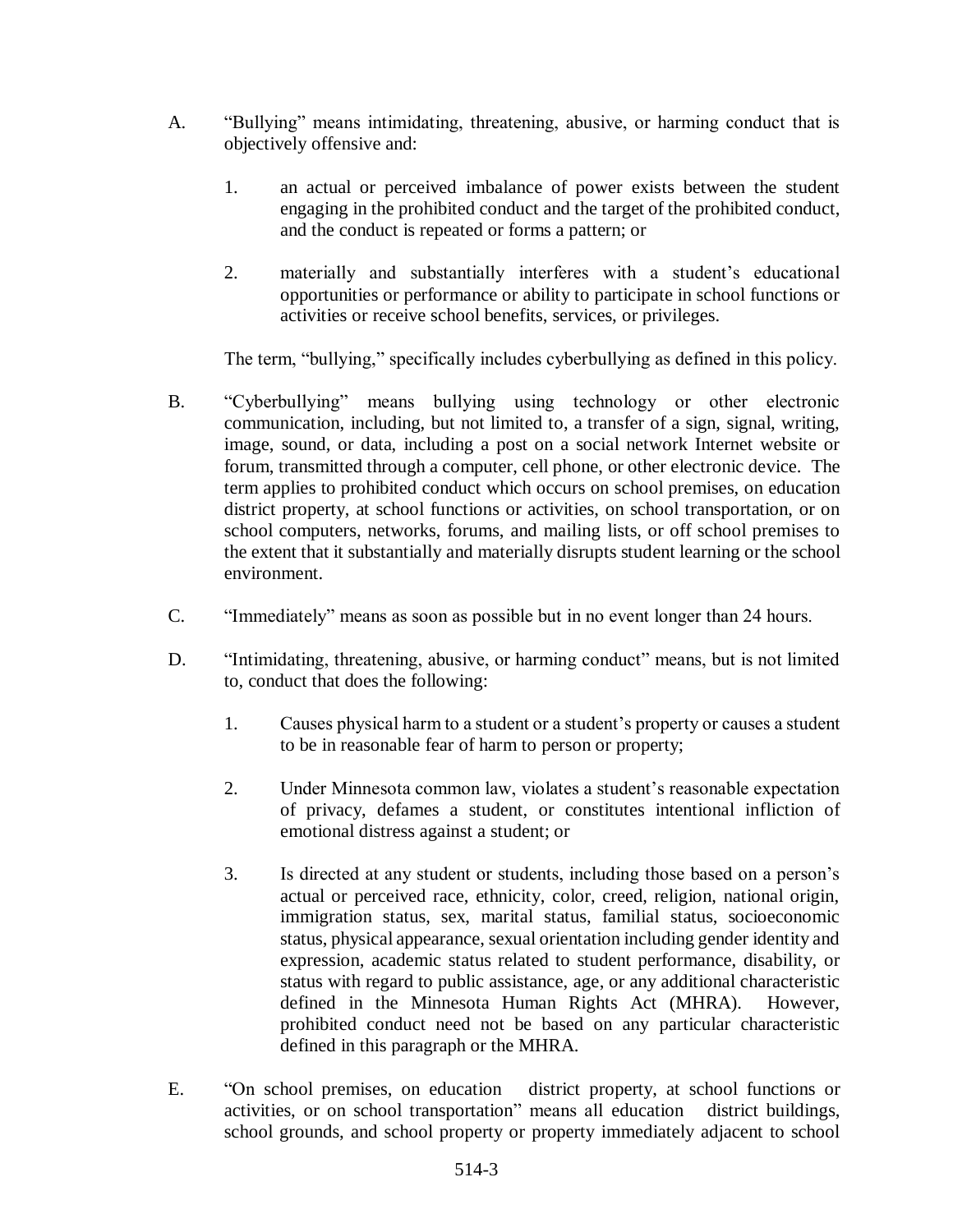grounds, school bus stops, school buses, school vehicles, school contracted vehicles, or any other vehicles approved for education district purposes, the area of entrance or departure from school grounds, premises, or events, and all schoolrelated functions, school-sponsored activities, events, or trips. Education district property also may mean a student's walking route to or from school for purposes of attending school or school-related functions, activities, or events. While prohibiting bullying at these locations and events, the education district does not represent that it will provide supervision or assume liability at these locations and events.

- F. "Prohibited conduct" means bullying or cyberbullying as defined in this policy or retaliation or reprisal for asserting, alleging, reporting, or providing information about such conduct or knowingly making a false report about bullying.
- G. "Remedial response" means a measure to stop and correct prohibited conduct, prevent prohibited conduct from recurring, and protect, support, and intervene on behalf of a student who is the target or victim of prohibited conduct.
- H. "Student" means a student enrolled in a public school or a charter school.

# **IV. REPORTING PROCEDURE**

- A. Any person who believes he or she has been the target or victim of bullying or any person with knowledge or belief of conduct that may constitute bullying or prohibited conduct under this policy shall report the alleged acts immediately to an appropriate education district official designated by this policy. A person may report bullying anonymously. However, the education district may not rely solely on an anonymous report to determine discipline or other remedial responses.
- B. The education district encourages the reporting party or complainant to use the report form available from the principal or building supervisor of each building or available in the education district office, but oral reports shall be considered complaints as well.
- C. The building principal, the principal's designee, or the building supervisor (hereinafter the "building report taker") is the person responsible for receiving reports of bullying or other prohibited conduct at the building level. Any person may report bullying or other prohibited conduct directly to an education district human rights officer or the executive director. If the complaint involves the building report taker, the complaint shall be made or filed directly with the executive director or the education district human rights officer by the reporting party or complainant.

The building report taker shall ensure that this policy and its procedures, practices, consequences, and sanctions are fairly and fully implemented and shall serve as the primary contact on policy and procedural matters. The building report taker or a third party designated by the education district shall be responsible for the investigation. The building report taker shall provide information about available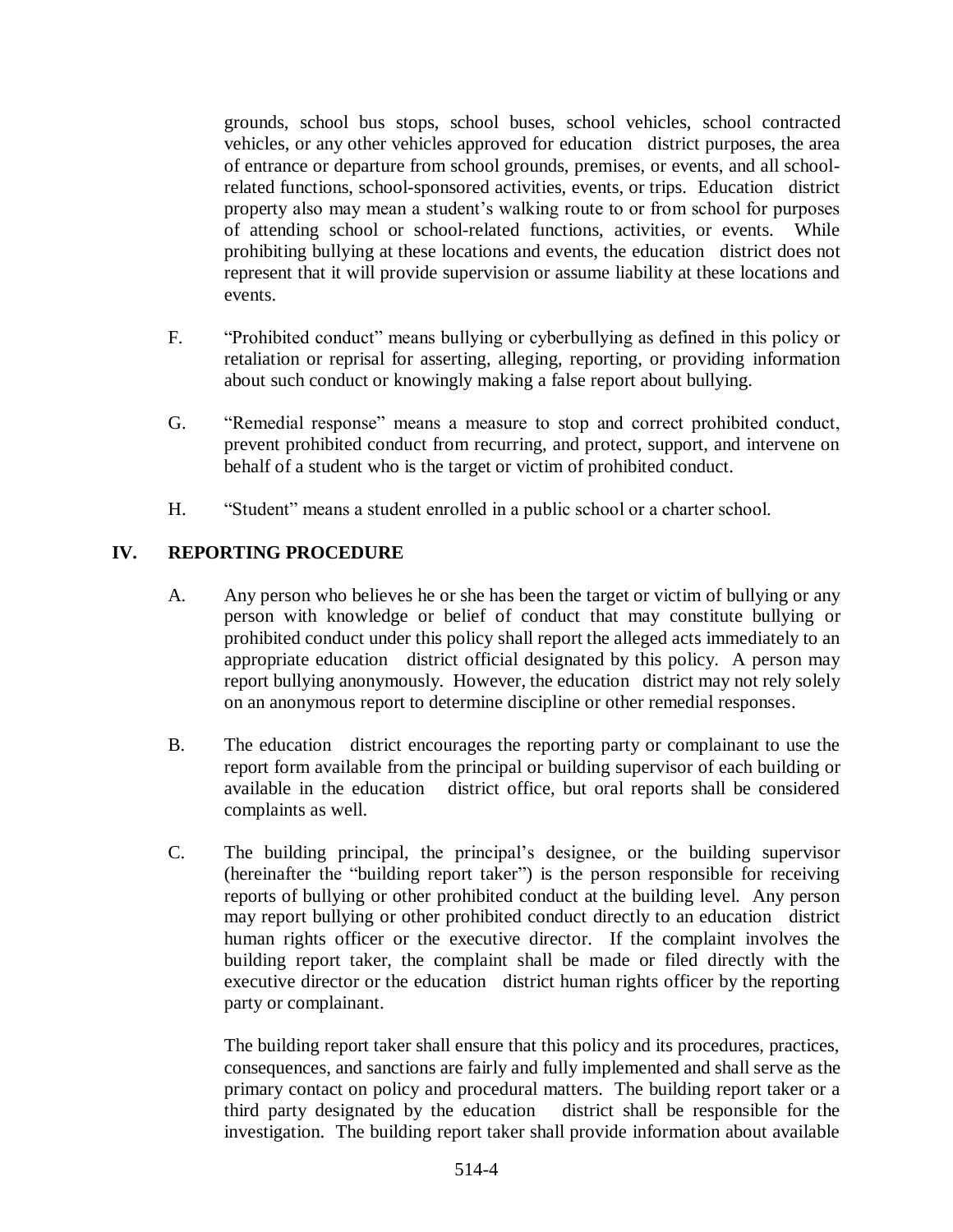community resources to the target or victim of the bullying or other prohibited conduct, the perpetrator, and other affected individuals as appropriate.

- D. A teacher, education administrator, volunteer, contractor, or other education district employee shall be particularly alert to possible situations, circumstances, or events that might include bullying. Any such person who witnesses, observes, receives a report of, or has other knowledge or belief of conduct that may constitute bullying or other prohibited conduct shall make reasonable efforts to address and resolve the bullying or prohibited conduct and shall inform the building report taker immediately. Education district personnel who fail to inform the building report taker of conduct that may constitute bullying or other prohibited conduct or who fail to make reasonable efforts to address and resolve the bullying or prohibited conduct in a timely manner may be subject to disciplinary action.
- E. Reports of bullying or other prohibited conduct are classified as private educational and/or personnel data and/or confidential investigative data and will not be disclosed except as permitted by law. The building report taker, in conjunction with the responsible authority, shall be responsible for keeping and regulating access to any report of bullying and the record of any resulting investigation.
- F. Submission of a good faith complaint or report of bullying or other prohibited conduct will not affect the complainant's or reporter's future employment, grades, work assignments, or educational or work environment.
- G. The education district will respect the privacy of the complainant(s), the individual(s) against whom the complaint is filed, and the witnesses as much as possible, consistent with the education district's obligation to investigate, take appropriate action, and comply with any legal disclosure obligations.

# **V. EDUCATION DISTRICT ACTION**

- A. Within three days of the receipt of a complaint or report of bullying or other prohibited conduct, the education district shall undertake or authorize an investigation by the building report taker or a third party designated by the education district.
- B. The building report taker or other appropriate education district officials may take immediate steps, at their discretion, to protect the target or victim of the bullying or other prohibited conduct, the complainant, the reporter, and students or others, pending completion of an investigation of the bullying or other prohibited conduct, consistent with applicable law.
- C. The alleged perpetrator of the bullying or other prohibited conduct shall be allowed the opportunity to present a defense during the investigation or prior to the imposition of discipline or other remedial responses.
- D. Upon completion of an investigation that determines that bullying or other prohibited conduct has occurred, the education district will take appropriate action.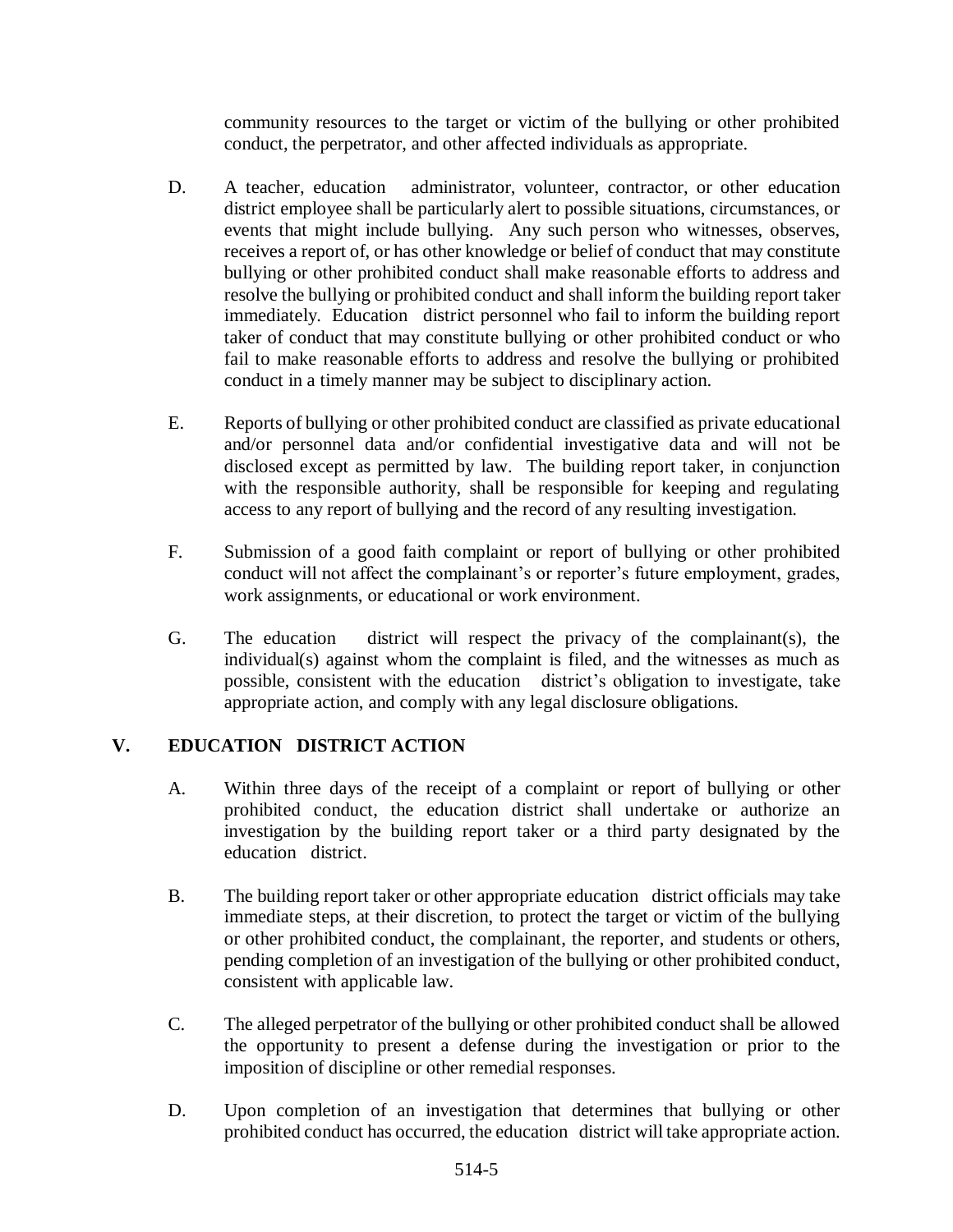Such action may include, but is not limited to, warning, suspension, exclusion, expulsion, transfer, remediation, termination, or discharge. Disciplinary consequences will be sufficiently severe to try to deter violations and to appropriately discipline prohibited conduct. Remedial responses to the bullying or other prohibited conduct shall be tailored to the particular incident and nature of the conduct and shall take into account the factors specified in Section II.F. of this policy. Education district action taken for violation of this policy will be consistent with the requirements of applicable collective bargaining agreements; applicable statutory authority, including the Minnesota Pupil Fair Dismissal Act; the student discipline policy (See MSBA/MASA Model Policy 506) and other applicable education district policies; and applicable regulations.

- E. The education district is not authorized to disclose to a victim private educational or personnel data regarding an alleged perpetrator who is a student or employee of the education district. Education district officials will notify the parent(s) or guardian(s) of students who are targets of bullying or other prohibited conduct and the parent(s) or guardian(s) of alleged perpetrators of bullying or other prohibited conduct who have been involved in a reported and confirmed bullying incident of the remedial or disciplinary action taken, to the extent permitted by law.
- F. In order to prevent or respond to bullying or other prohibited conduct committed by or directed against a child with a disability, the education district shall, when determined appropriate by the child's individualized education program (IEP) team or Section 504 team, allow the child's IEP or Section 504 plan to be drafted to address the skills and proficiencies the child needs as a result of the child's disability to allow the child to respond to or not to engage in bullying or other prohibited conduct.

## **VI. RETALIATION OR REPRISAL**

The education district will discipline or take appropriate action against any student, teacher, administrator, volunteer, contractor, or other employee of the education district who commits an act of reprisal or who retaliates against any person who asserts, alleges, or makes a good faith report of alleged bullying or prohibited conduct, who provides information about bullying or prohibited conduct, who testifies, assists, or participates in an investigation of alleged bullying or prohibited conduct, or who testifies, assists, or participates in a proceeding or hearing relating to such bullying or prohibited conduct. Retaliation includes, but is not limited to, any form of intimidation, reprisal, harassment, or intentional disparate treatment. Disciplinary consequences will be sufficiently severe to deter violations and to appropriately discipline the individual(s) who engaged in the prohibited conduct. Remedial responses to the prohibited conduct shall be tailored to the particular incident and nature of the conduct and shall take into account the factors specified in Section II.F. of this policy.

### **VII. TRAINING AND EDUCATION**

A. The education district shall discuss this policy with education district personnel and volunteers and provide appropriate training to education district personnel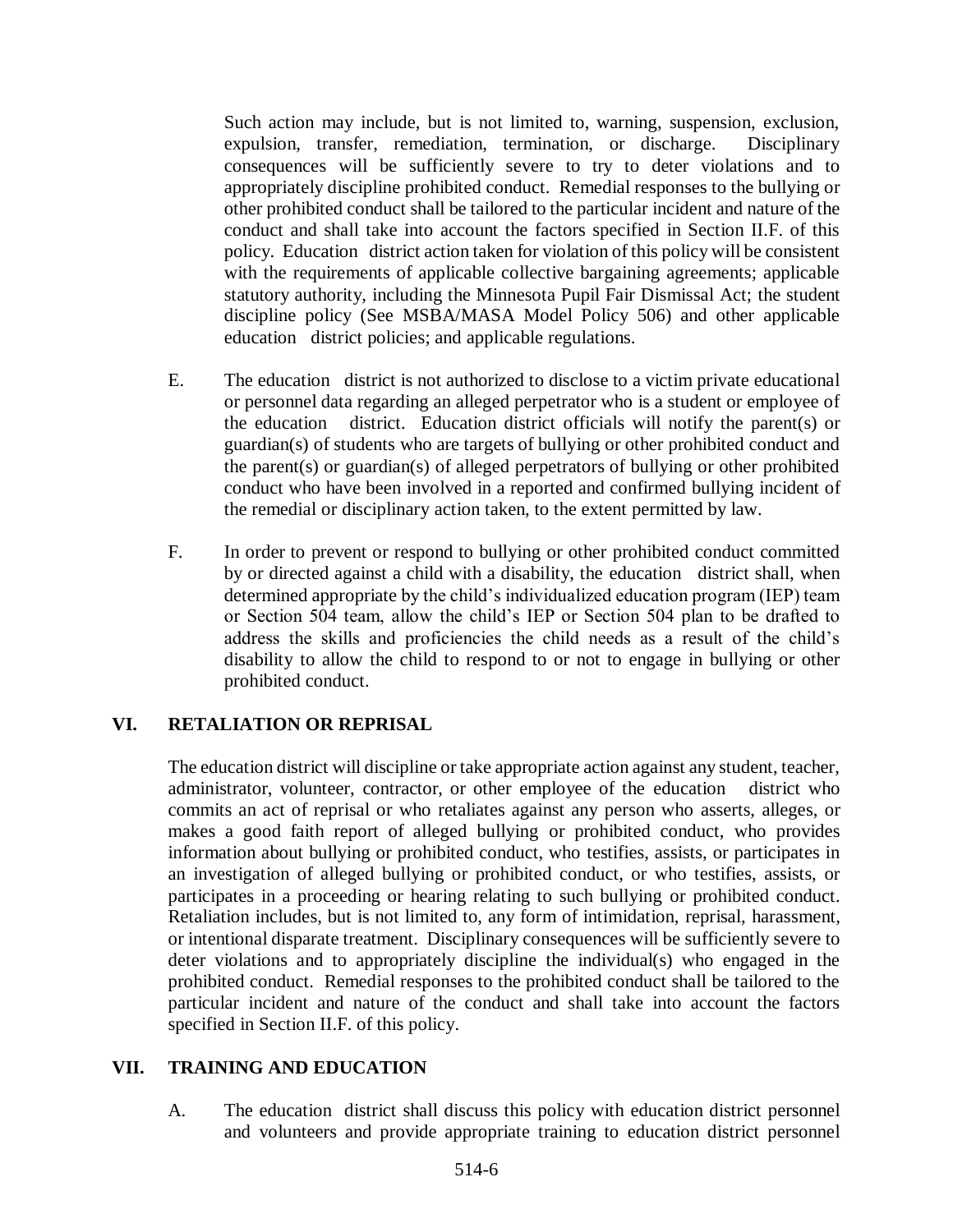regarding this policy. The education district shall establish a training cycle for education district personnel to occur during a period not to exceed every three school years. Newly employed education district personnel must receive the training within the first year of their employment with the education district. The education district or a education district administrator may accelerate the training cycle or provide additional training based on a particular need or circumstance. This policy shall be included in employee handbooks, training materials, and publications on school rules, procedures, and standards of conduct, which materials shall also be used to publicize this policy.

- B. The education district shall require ongoing professional development, consistent with Minnesota Statutes section 122A.60, to build the skills of all education district personnel who regularly interact with students to identify, prevent, and appropriately address bullying and other prohibited conduct. Such professional development includes, but is not limited to, the following:
	- 1. Developmentally appropriate strategies both to prevent and to immediately and effectively intervene to stop prohibited conduct;
	- 2. The complex dynamics affecting a perpetrator, target, and witnesses to prohibited conduct;
	- 3. Research on prohibited conduct, including specific categories of students at risk for perpetrating or being the target or victim of bullying or other prohibited conduct in school;
	- 4. The incidence and nature of cyberbullying; and
	- 5. Internet safety and cyberbullying.
- C. The education district annually will provide education and information to students regarding bullying, including information regarding this education district policy prohibiting bullying, the harmful effects of bullying, and other applicable initiatives to prevent bullying and other prohibited conduct.
- D. The administration of the education district is directed to implement programs and other initiatives to prevent bullying, to respond to bullying in a manner that does not stigmatize the target or victim, and to make resources or referrals to resources available to targets or victims of bullying.
- E. The administration is encouraged to provide developmentally appropriate instruction and is directed to review programmatic instruction to determine if adjustments are necessary to help students identify and prevent or reduce bullying and other prohibited conduct, to value diversity in school and society, to develop and improve students' knowledge and skills for solving problems, managing conflict, engaging in civil discourse, and recognizing, responding to, and reporting bullying or other prohibited conduct, and to make effective prevention and intervention programs available to students.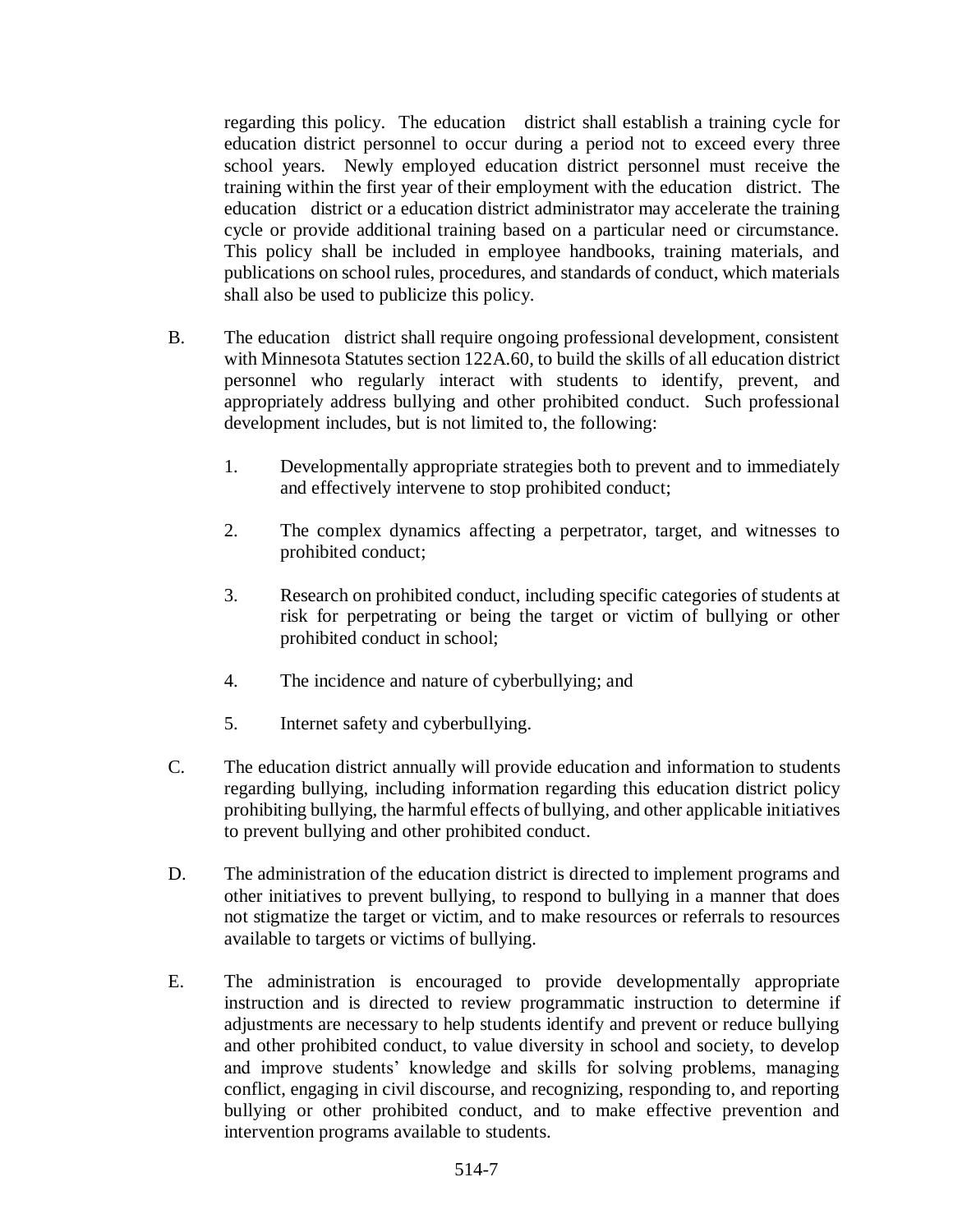The administration must establish strategies for creating a positive school climate and use evidence-based social-emotional learning to prevent and reduce discrimination and other improper conduct.

The administration is encouraged, to the extent practicable, to take such actions as it may deem appropriate to accomplish the following:

- 1. Engage all students in creating a safe and supportive school environment;
- 2. Partner with parents and other community members to develop and implement prevention and intervention programs;
- 3. Engage all students and adults in integrating education, intervention, and other remedial responses into the school environment;
- 4. Train student bystanders to intervene in and report incidents of bullying and other prohibited conduct to the schools' primary contact person;
- 5. Teach students to advocate for themselves and others;
- 6. Prevent inappropriate referrals to special education of students who may engage in bullying or other prohibited conduct; and
- 7. Foster student collaborations that, in turn, foster a safe and supportive school climate.
- F. The education district may implement violence prevention and character development education programs to prevent or reduce policy violations. Such programs may offer instruction on character education including, but not limited to, character qualities such as attentiveness, truthfulness, respect for authority, diligence, gratefulness, self-discipline, patience, forgiveness, respect for others, peacemaking, and resourcefulness.
- G. The education district shall inform affected students and their parents of rights they may have under state and federal data practices laws to obtain access to data related to an incident and their right to contest the accuracy or completeness of the data. The education district may accomplish this requirement by inclusion of all or applicable parts of its protection and privacy of pupil records policy (See MSBA/MASA Model Policy 515) in the student handbook.

## **VIII. NOTICE**

- A. The education district will give annual notice of this policy to students, parents or guardians, and staff, and this policy shall appear in the student handbook.
- B. This policy or a summary thereof must be conspicuously posted in the administrative offices of the education district and the office of each school.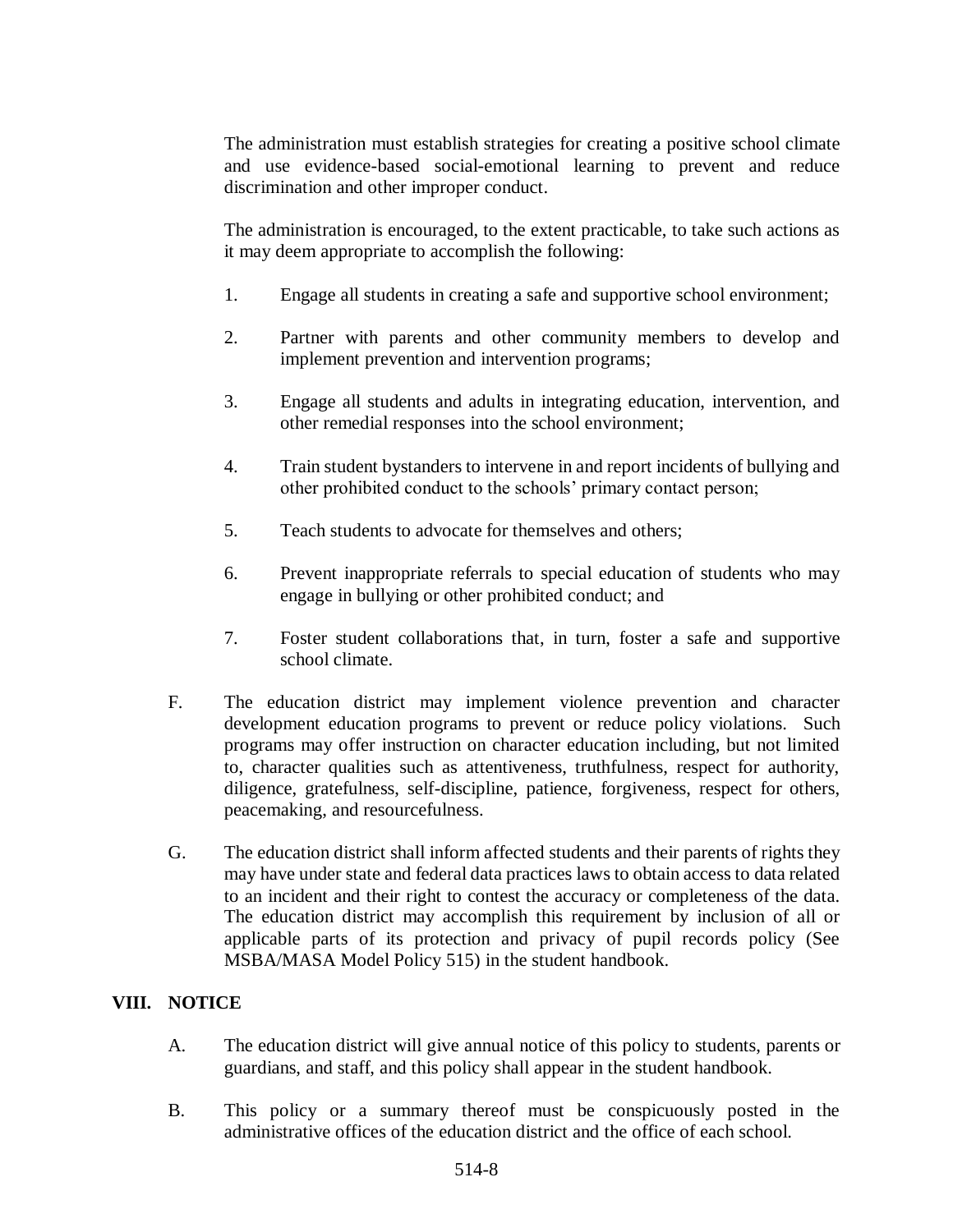- C. This policy must be given to each education district employee and independent contractor who regularly interacts with students at the time of initial employment with the education district.
- D. Notice of the rights and responsibilities of students and their parents under this policy must be included in the student discipline policy (See MSBA/MASA Model Policy 506) distributed to parents at the beginning of each school year.
- E. This policy shall be available to all parents and other school community members in an electronic format in the language appearing on the education district's or an education district's website.
- F. The education district shall provide an electronic copy of its most recently amended policy to the Commissioner of Education.

## **IX. POLICY REVIEW**

To the extent practicable, the education district board shall, on a cycle consistent with other education district policies, review and revise this policy. The policy shall be made consistent with Minn. Stat. § 121A.031 and other applicable law. Revisions shall be made in consultation with students, parents, and community organizations.

| <b>Legal References:</b> | Minn. Stat. Ch. 13 (Minnesota Government Data Practices Act)<br>Minn. Stat. § 120A.05, Subds. 9, 11, 13, and 17 (Definition of Public<br>School)<br>Minn. Stat. § 120B.232 (Character Development Education)<br>Minn. Stat. § 121A.03 (Sexual, Religious and Racial Harassment and<br>Violence)<br>Minn. Stat. § 121A.031 (School Student Bullying Policy)<br>Minn. Stat. § 121A.0311 (Notice of Rights and Responsibilities of Students<br>and Parents under the Safe and Supportive Minnesota Schools Act)<br>Minn. Stat. §§ 121A.40-121A.56 (Pupil Fair Dismissal Act)<br>Minn. Stat. § 121A.69 (Hazing Policy)<br>Minn. Stat. Ch. 124E (Charter School)<br>Minn. Stat. Ch. 363A (Minnesota Human Rights Act) |
|--------------------------|------------------------------------------------------------------------------------------------------------------------------------------------------------------------------------------------------------------------------------------------------------------------------------------------------------------------------------------------------------------------------------------------------------------------------------------------------------------------------------------------------------------------------------------------------------------------------------------------------------------------------------------------------------------------------------------------------------------|
|                          | 20 U.S.C. § 1232g et seq. (Family Educational Rights and Privacy Act)<br>34 C.F.R. §§ 99.1 - 99.67 (Family Educational Rights and Privacy)                                                                                                                                                                                                                                                                                                                                                                                                                                                                                                                                                                       |
| <b>Cross References:</b> | MSBA/MASA Model Policy 403 (Discipline, Suspension, and Dismissal<br>of School District Employees)<br>MSBA/MASA Model Policy 413 (Harassment and Violence)<br>MSBA/MASA Model Policy 414 (Mandated Reporting of Child Neglect<br>or Physical or Sexual Abuse)<br>MSBA/MASA Model Policy 415 (Mandated Reporting of Maltreatment<br>of Vulnerable Adults)<br>MSBA/MASA Model Policy 423 (Employee-Student Relationships)                                                                                                                                                                                                                                                                                          |